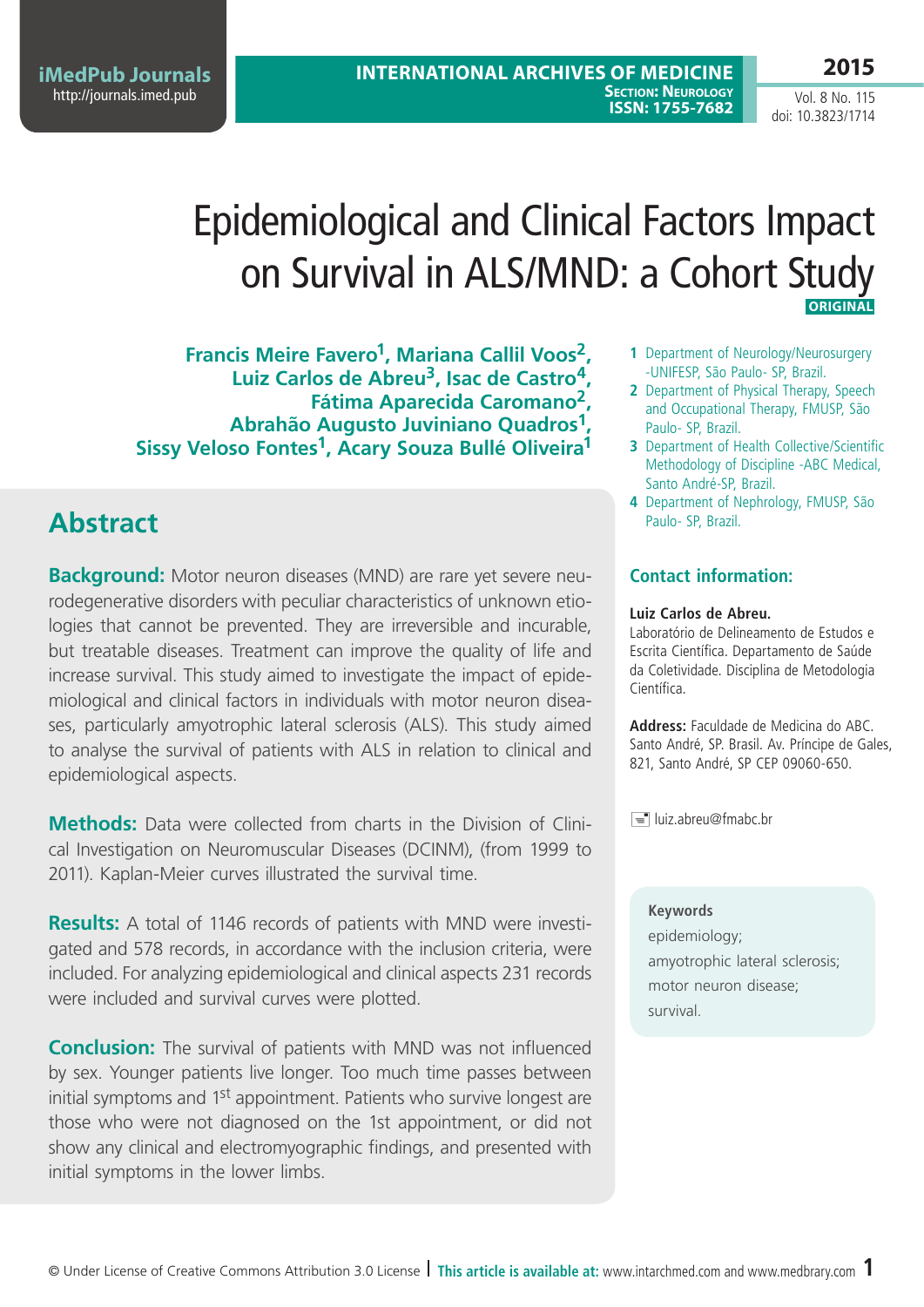## **Introduction**

The motor neuron diseases (MND) are a group of neurodegenerative disorders that predominantly affect the motor system. Among them include progressive muscular atrophy (PMA) that attacks lower motor neurons (LMN); progressive bulbar palsy (PBP), which causes upper motor neuron (UMN) lesions as well as lower; primary lateral sclerosis (PLS), encompassing only UMN injury; and amyotrophic lateral sclerosis (ALS), which results from the combined degeneration of UMN and LMN [1, 2].

Clinically characterized by weakness, hyperreflexia, and spasticity when there is involvement of the UMN and twitching, atrophy, weakness, and hyporeflexia when there is involvement of the LMN, MNDs are classified according to the site of primary involvement of motor neurons, the morphological changes, the inheritance pattern and electrophysiological findings. Its evolution can compromise all members, including the bulbar muscles. The survival of patients with these disorders is low and may vary depending on the initial involvement of the neuromuscular system [3].

The epidemiological studies, clinical studies, and especially the experiments with animal models lead to the conclusion that ALS/MND disease is related to the presence of some genetic factor [4-5]. The clinical expression of symptoms could be related to a genetic predisposition in such patients, who have a genetic marker for some factor or factors that incites a cascade of neurotoxic activities, triggering the motor neuron degeneration process activated in special situations. Among the triggers, we highlight endogenous factors, such as inflammation and mitochondrial, systemic or exogenous changes, such as exposure to toxic agents, strenuous activities, and intake of food and medicine [4-16].

The diagnosis of ALS is currently related to the history and progression of the disease, with evidence of the involvement of UMN and LMN [17], according to the criteria of EI Escorial [18]. To determine the involvement of the LMN physicians use electromyography (EMG) that assesses the degree of impaired nerve conduction velocity in motor fibers [19-20]. It is difficult, however, to detect the involvement of UMN, as there are often only mild impairment signals, which can generate questions for the definitive diagnosis of ALS and the need to rule out other diseases [17, 20-22].

There is interest in understanding pathophysiology of ALS/MND. Research conducted in recent years has shown that ALS/MND is not a disease with a single cause. There are no doubts that ALS/ MND is clinically and biologically a heterogeneous neurological disorder. The recognition of this heterogeneity is important, especially when proposing to carry out clinical trials, which may not work for most, but can help some patients. This opens a rare opportunity to target etiopathogenic aspects of the disease, seeking therapeutic interventions that can increase patient survival rates. Today, we seek not just to know more about the causes of these diseases but also what can be used as a protective factor [23].

### **Objective**

To analyze the survival of patients with amyotrophic lateral sclerosis/ motor neuron diseases (ALS/ MND) in relation to clinical and epidemiological aspects.

## **Methods**

This is a prospective cohort study. It has been approved by the Ethics Comittee of Federal University of São Paulo. During the 12-year study-period (from 1999-2011), we identified patients from the Motor Neuron Disease Clinic from the Division of Clinical Investigation on Neuromuscular Diseases (DCINM) [24], Department of Neurology and Neurosurgery of the Federal University of São Paulo. These patients had received an ALS diagnosis, according to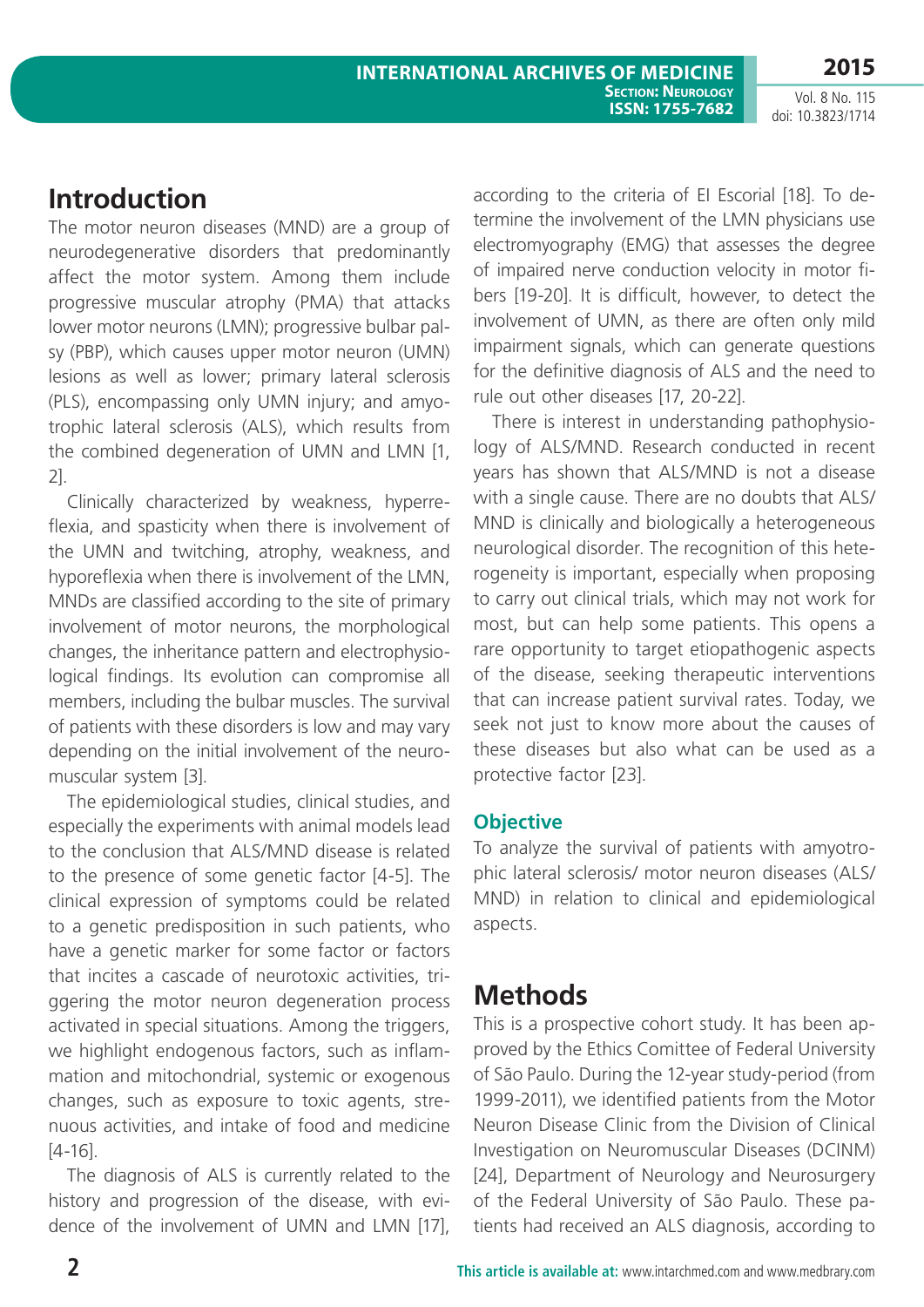the criteria of *El Escorial* from the World Federation of Neurology (World Federation of Neurology Research Group on Neuromuscular Diseases).

The 1146 patients with MND were analyzed. Almost half, or 568 (49.56%) patient records were excluded because they had not received a definite diagnosis of ALS/MND or they were incomplete because either the patient had been in the process of assessment and the record did not contain all required information or certain questions had not been answered by the patient or their primary caregiver. We included all 578 (50.43%) records that contained the confirmed diagnosis of ALS/MND according to revised criteria of *El Escorial* World Federation of Neurology [25]. The tabulated data records for the analysis of the study were taken from a total of 231 patients who had died, featuring

- epidemiological aspects: age, sex, and skin color
- pathophysiological symptoms: classification and form of MND
- clinical aspects: time of diagnosis, whether the diagnosis had been made before or after the first visit to the DCINM, the initial topography of clinical impairment, and the presence of electromyography in first appointment in DCINM
- therapeutic aspects, such as pre-consultation time: time between the initial symptom of disease until the 1st. DCINM appointment
- diagnostic time: period of time from the first appointment date at DCINM until diagnosis
- dwell time: the time period from the first DCINM appointment until death
- death: time from diagnosis until death
- total duration of the disease: symptom onset time to death

### **Statistical Analysis**

The semi-continuous and continuous data were initially compared to the Gaussian curve by the KS distance and when a nonparametric test were represented by the median and percentiles and compared with results from a Mann-Whitney test. Categorical data were represented by absolute frequency (n) and relative frequency (%).

**Section: Neurology ISSN: 1755-7682** 

Survival analysis was performed using the Kaplan-Meier model and the estimated median values if survival was followed by the standard error of estimate. Comparisons between the survival curves were performed by the log-rank test. For all statistical comparisons, we considered the level of significance of 5%. Statistical tests were performed using SPSS 19.0 IBM Corporation.

### **Results**

**International Archives of Medicine**

For survival analysis, we considered the records of 231 patients who had died during the 12-year study period. The median overall survival period was 10.3 ± 0.71 months; we set the lower confidence interval (CI) of 95% at 9.0 months and an upper CI of 95% at 11.7 months.

In the overall survival curve, we identified that the majority (144 patients) had died before 9 months after their definitive diagnosis, while 87 patients survived beyond 9 months after definitive diagnosis. Considering the lower CI 95% we defined two phases of survival analysis:  $<$  9 months and  $> 9$  months.

We defined those with survival  $<$  9 months as patients with early mortality or with shorter survival and those with mortality  $\geq 9$  months with longer survival; therefore, we could establish what factors could be related to the determination of greater or lesser expectation of life in both groups **(Figure 1)**.

Regarding the epidemiological characteristics of the deceased patients ( $n = 231$ ), the median age of the patients analysed < 9 months was 63 and  $\geq$  9 months was 57 years ( $p < 0.05$ ). Males prevailed in 56.1% (131 patients); the ratio of men to women was 1.32:1 (p = 0.001) **(Table 1)**. As for the color of the skin we found that the white color was most common, accounting for 90% (209 patients), fo-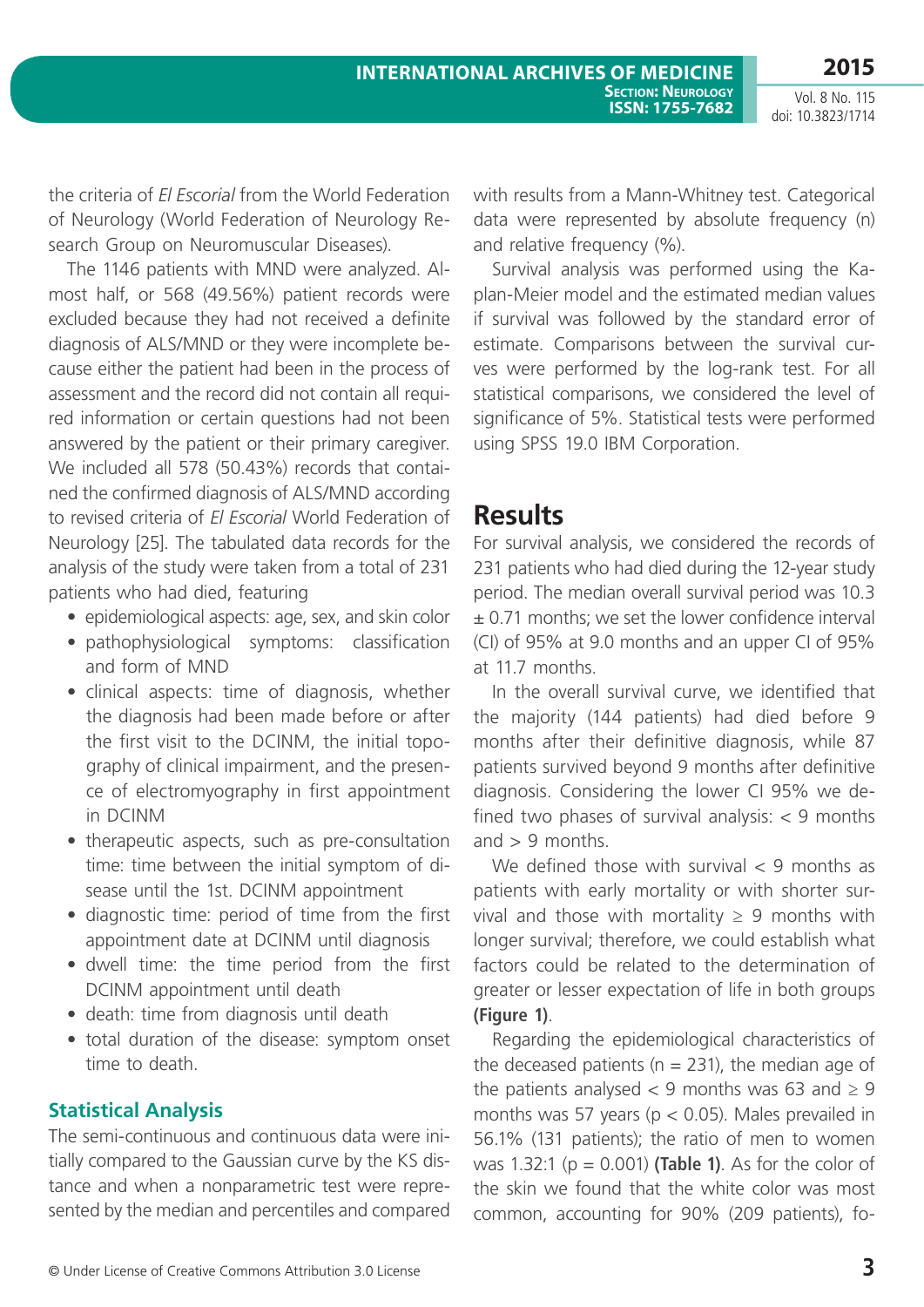

|  | Table 1. Kaplan-Meier curve in patients with survival |  |  |  |  |  |
|--|-------------------------------------------------------|--|--|--|--|--|
|  | $\epsilon$ and $\geq$ 9 months regarding time compa-  |  |  |  |  |  |
|  | red by gender.                                        |  |  |  |  |  |

30.0 Survival Time (months)

 $\cdot$ 

 $10.0$ 

20.0

| <b>Time</b>                  | <b>Sex</b>  | $\mathsf{n}$ | <b>Median</b> | <b>EPM</b> | 95%<br>Lower | 95%<br><b>Upper</b> | Sig.  |  |
|------------------------------|-------------|--------------|---------------|------------|--------------|---------------------|-------|--|
|                              | Female      | 63           | 4.1           | 0.74       | 2.66         | 5.54                | 0.524 |  |
| < 9<br>months                | Male        | 81           | 43            | 0.29       | 3.74         | 4.86                |       |  |
|                              | General 144 |              | 4.2           | 0.25       | 3.71         | 4.7                 |       |  |
| > 9<br>months                | Female      | 41           | 15.6          | 2.18       | 11.33        | 19.87               | 0.241 |  |
|                              | Male        | 46           | 15.3          | 1.41       | 12.53        | 18.07               |       |  |
|                              | General     | 87           | 15.6          | 1.24       | 13.16        | 18.04               |       |  |
| SEM (standard error of mean) |             |              |               |            |              |                     |       |  |

llowed by the black color in 9% (19 patients) and 1% of asian patients (3 patients).

As for MND rating, ALS was the most prevalent (73.6%) cases, followed by PBP (21.2%), PMA (4.3%) and PLA (0.9%) **(Table 2)**. Sporadic clinical presentation was found in 100% of cases. **(Table 3)**

In clinical aspects, patients receiving their diagnosis after the first visit had a higher survival time (21.1 months), compared to 17.4 months of pa-

| Table 2. Classification of Motor Neuron Diseases |  |  |
|--------------------------------------------------|--|--|
| (MND).                                           |  |  |

| <b>MND Classification</b> | n   | $\%$ |
|---------------------------|-----|------|
| <b>ALS</b>                | 170 | 73.6 |
| PBP                       | 49  | 21.2 |
| <b>PMA</b>                | 10  | 4.3  |
| <b>PLA</b>                | 02  | 0.9  |
| General                   | 231 | 100  |

**Table 3.** Types of Motor Neuron Diseases (MND).

| <b>Forms of MND</b> | n   | %   |
|---------------------|-----|-----|
| Sporadic            | 231 | 100 |
| Family              |     |     |
| General             | 231 | 100 |

tients diagnosed before the first appointment and 13.7 months, of patients diagnosed at the first appointment **(Table 4)**.

**Table 4.** Kaplan-Meier curve in patients with ≥ survival to 9 months as the time of diagnosis.

| <b>Time diagnosis</b>                           | <b>Median</b> | <b>EPM</b> | <b>ICI 95%</b> | <b>ICS 95%</b> |  |
|-------------------------------------------------|---------------|------------|----------------|----------------|--|
| Before the 1st<br>Consultation                  | 17.4          | 1.70       | 14.06          | 20.74          |  |
| The 1st<br>Consultation                         | 13.7          | 0.44       | 12.84          | 14.56          |  |
| After the 1st<br>Consultation                   | $21.1*$       | 0.20       | 20.71          | 21.49          |  |
| General                                         | 15.60         | 1.24       | 13.16          | 18.04          |  |
| $*$ p <0.05 vs 1 in the query ; - Log Rank test |               |            |                |                |  |

As for the correlation with the initial topography of clinical impairment, we observed that the deceased patients who had initial impairment in the lower limbs had longer survival (19.9 months) than those who had initial involvement in the upper limbs (15.6 months) or bulbar region (14.7 months). We observed also that patients who had initial involvement in the upper limbs did not have longer survival than those with bulbar involvement **(Figure 2)**.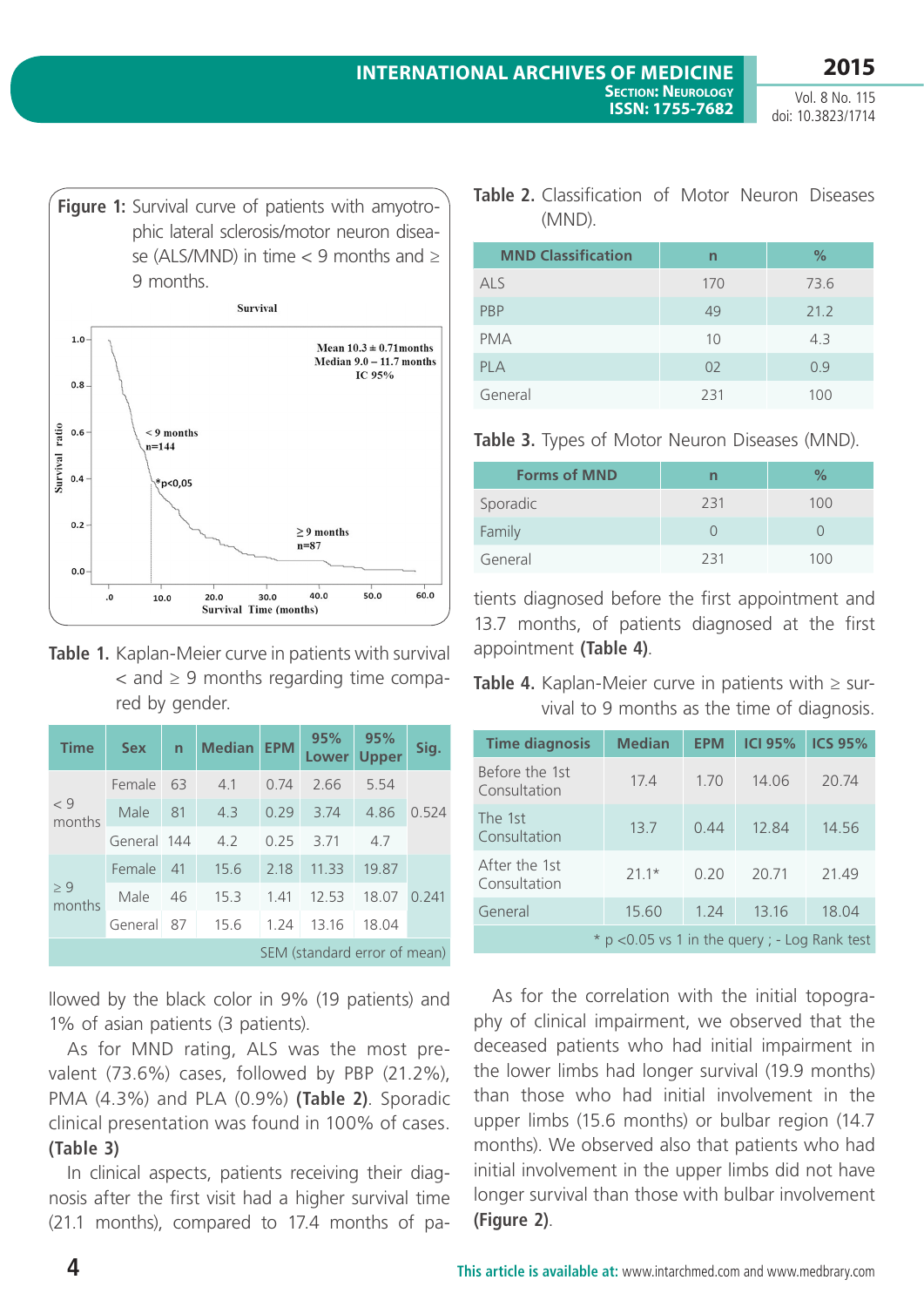

The correlation with electromyography revealed that seven patients had not been submitted to this methodology before the first visit to the DCINM and these had a higher survival rate than those who had previously undergone the examination, both with compatible diagnosis of ALS (15.9 months) and those whose as diagnosis did not mention ALS (14.7 months). **Table 5** shows representative data on survival time  $\ge$  than 9 months.

**Table 5.** Kaplan-Meier curve in patients with ≥ survival than 9 months measuring electromyography before the first appointment.

| Electromyography                                                                     | <b>Median</b> | <b>EPM</b> | <b>ICI 95%</b>       | <b>ICS 95%</b> |
|--------------------------------------------------------------------------------------|---------------|------------|----------------------|----------------|
| Not done                                                                             | 18.4          |            | $\ddot{\phantom{a}}$ |                |
| Compatible<br>diagnosis of ALS                                                       | $15.9*$       | 1.26       | 13.42                | 18.38          |
| Diagnosis not<br>referred to as ALS                                                  | 14.7          | 1.22       | 12.32                | 17.08          |
| General                                                                              | 15.6          | 1.24       | 13.16                | 18.04          |
| * P < 0.05 vs unrealized; log-rank test, no significant<br>difference between groups |               |            |                      |                |

## **Discussion**

For survival analysis, we assessed the medical records of 231 patients, who died in the follow-up period of this study. For the deceased who passed away before 9 months elapsed after their diagnostic confirmation, the median age was 63 years, while the median age of the deceased who passed away at the time greater than or equal to 9 months from diagnosis was 57 years old; however, it was not possible to make analysis of survival. However, a retrospective study with 135 patients with ALS/MND in Scotland, describes a difference between young and elderly patients, demonstrating differences in the clinical presentation, survival, and in the process of care [26].

In a mortality study conducted in the city of São Paulo from 2002 to 2006, data on 158 men and 168 women showed no difference between the sexes [27]. However, another study found 127 male patients (56%) and 104 (44%) females with a predominance of males, which is in agreement with the Brazilian literature. This fact can be explained by the retrospective time difference studied and causality [28-32].

Regarding skin color, skin was predominantly white in color in the deceased group (90%). In the work of Matos et al. [27], Dietrich-Neto et al. [29]

Vol. 8 No. 115 doi: 10.3823/1714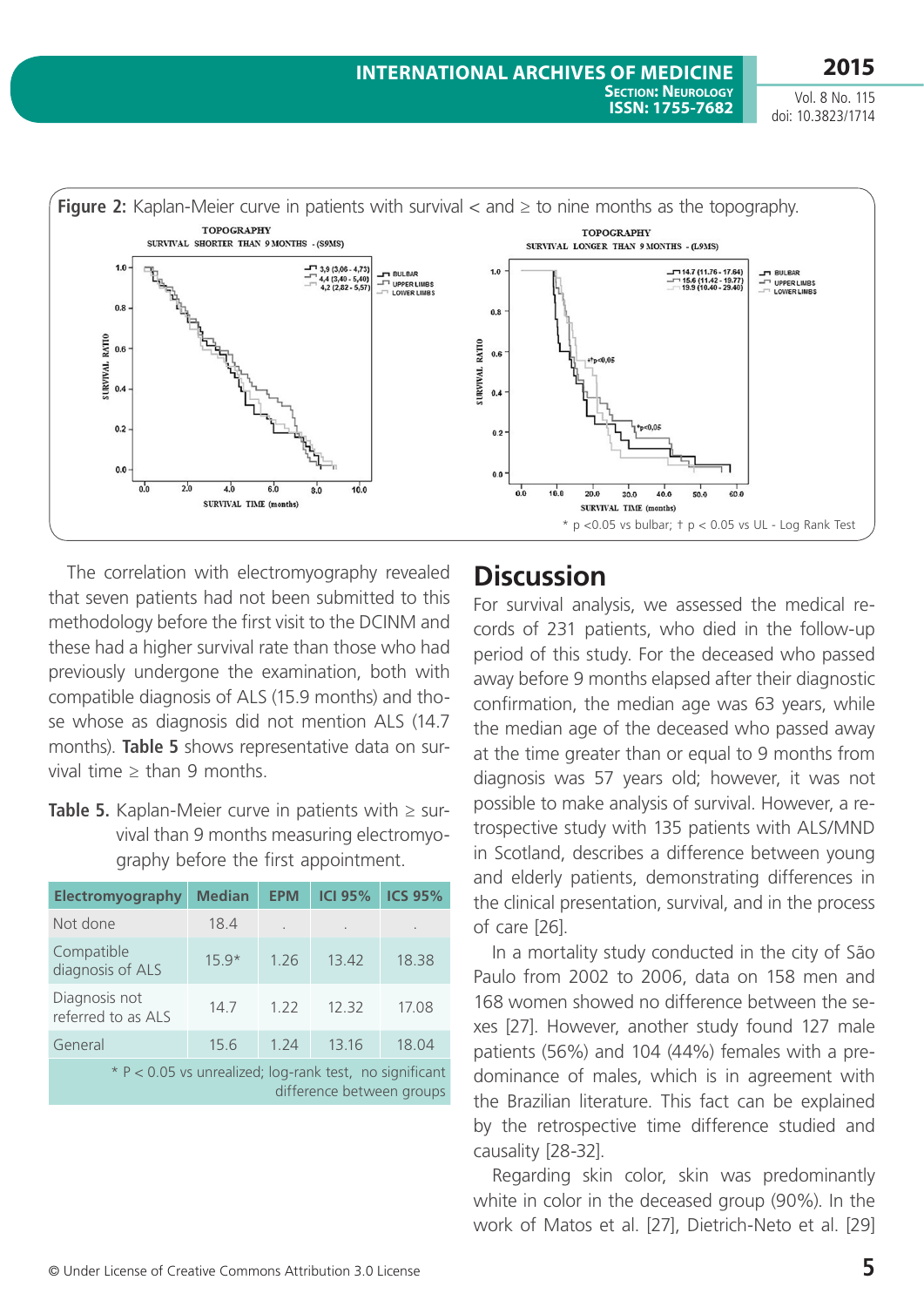**ISSN: 1755-7682** 

Vol. 8 No. 115 doi: 10.3823/1714

**2015**

follows the predominant order of white skin color as referred to in this study. Also data from the State System Foundation Data Analysis (SEADE 2004) [33] showed that more than half of the racial composition of the city and metropolitan area of São Paulo is white [33].

Regarding the classification of the disease, Patients with ALS represented 73.6%; this finding is due justification, of the total number of cases of patients with MND, ALS was the most represented (74%). The sporadic form was recognized in 100% of deceased patient cases. The rationale is similar to the previous one: looking at the total number of cases of patients with MND, sporadic appears in 95% of cases. These data are described in the clinical study of patients with MND at UNIFESP [25].

The median survival in clinical trials strongly depends on the characteristics of the population and the inclusion criteria and related exclusions. Because of the many factors that can impact survival, further studies, with epidemiological investigations should be performed, with more homogeneous samples and factors, to comparatively analyse different clinical trials. To avoid registration of subjective data, we consider the time from the date of the defined diagnosis of ALS/MND until the date of death for survival analysis.

Survival analysis, performed using the Kaplan-Meier curve, enabled us to verify two different time periods: the occurance of death in less than nine months time and death occurring at 9 months or beyond and found a greater number of patients who died (144) in the period of less than 9 months.

Even as the DCINM is a referral center for the care of patients with ALS/MND, many patients evaluated for the first time in DCINM already had very advanced clinical impairment. There was a delay, considered too great between the first symptom and the patient's first query at DCINM, ranging from 9 to 26 months, with a median of 16 months. The delay of diagnosis and the most severe impairment, perhaps, justifies the lowest survival time in this population. Clinical studies [23,32] have shown that survival is lower in patients with major neuromuscular involvement.

In the survival analysis of 231 patients related to gender, there was no significant difference between men and women, but the correlation of survival with age is not demonstrated in this study because it was not possible to set a cut-off point that could define higher or lower risk of death.

Regarding the general monitoring time and survival in months for all patients who died, the statistical difference was related to duration of the disease, which was defined by the date of initial symptoms until the date of death and survival time, referring to the date of diagnosis until the date of death. If both measured longer than nine months, this implies that the patient who died after nine months shows an early condition for the diagnosis of the disease.

Regarding the correlation of survival with the time of diagnosis, there was greater survival difference for patients diagnosed after the first visit to the DCINM, this may have occurred because patients who were not diagnosed during their first visit had a clinical commitment that was mild or less widespread and, therefore, were still under investigation.

As for survival related to the topography of the start of the first symptom, patients presenting with appendicular initial impairment had longer survival, especially those who started with symptoms in the lower limbs. It is believed that the occurring motor neuron involvement affects the proximal cells with a degenerative impairment. Being a disease where there is a spread of clinical manifestations in a contiguous manner, there is a greater time commitment to spinal and bulbar structures that are more related to vital functions (breathing, swallowing), when the initial manifestations are due to lumbosacral marrow involvement [23, 34-36].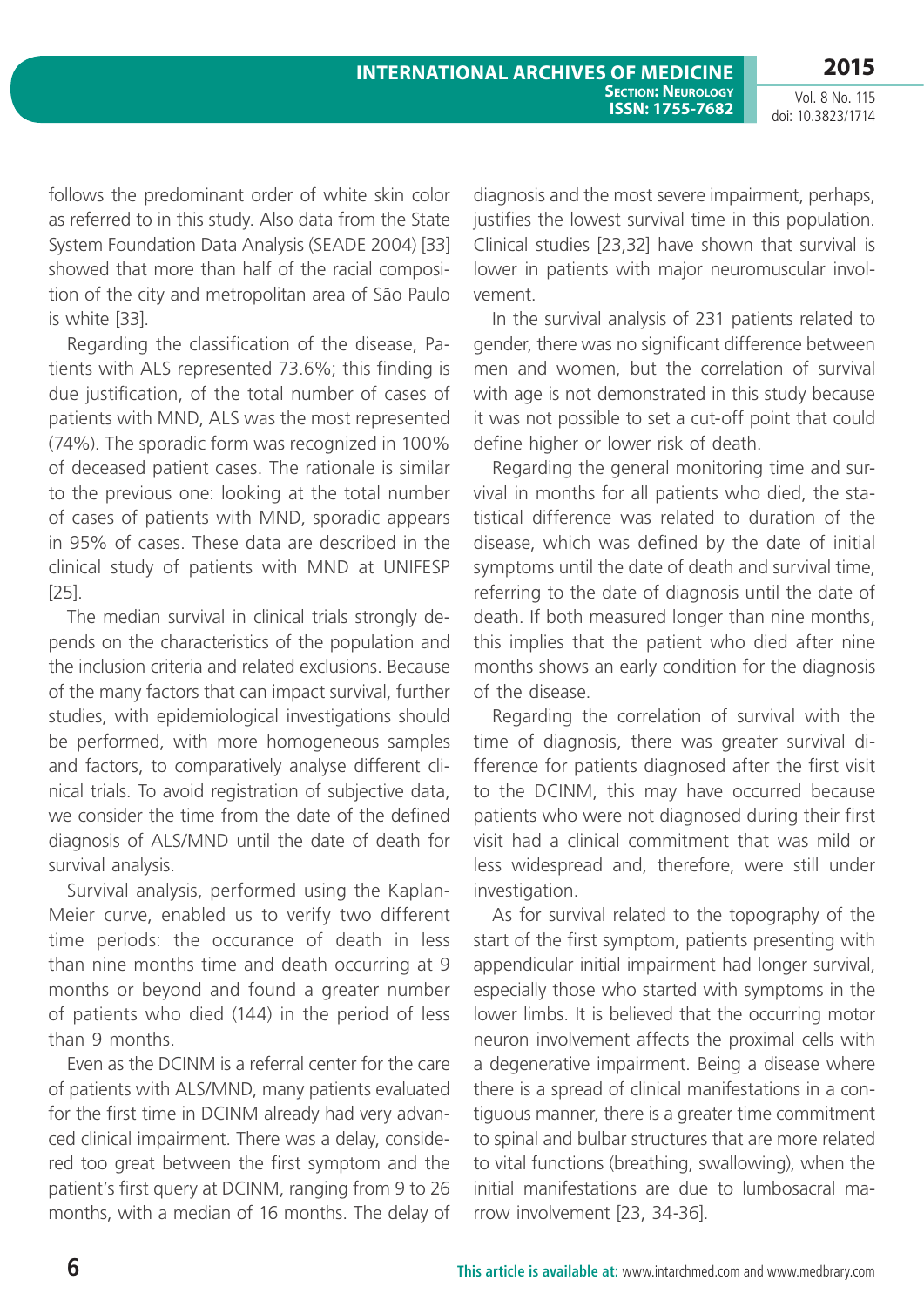**2015**

We did a survival analysis using the presence or absence of the subsidiary electromyography test (EMG) given at the first visit to the DCINM. Patients who had not been tested before the first appointment had longer survival than those with compatible exams and who were not compatible with a diagnosis of ALS/MND. It can be inferred that this finding is related to the lower neuromotor impairment of these cases and, therefore, doctors who were visited prior to the medical appointment in DCINM, were not considered relevant request ENMG in these cases.

## **Conclusions**

As for patient survival analysis with ALS/ MND, we find the time period between initial symptoms and the first appointment is too long. There was no significant difference in survival between the sexes.

Long-term survival is associated with younger patients who had no diagnosis defined in the first appointment and who did not present with clinical signs electromyography diagnostics, or onset of symptoms in the lower limbs.

## **References**

- **1.** Brooks BR. World Federation of Neurology Research Group on Neuromuscular Diseases. El Escorial: World Federation of Neurology criteria for the diagnosis of amyotrophic lateral sclerosis. J. Neurol Sci. 1994; 124 (Suppl 1): 96-107.
- **2.** Swash M, Desai J. Motor Neuron Disease: classification and nomenclature. Amyotrophic Lateral Sclerosis and other Motor Neuron Disorders. 2000; 1: 105-112.
- **3.** Meininger V, Shefner J, Cudkowicz M. Lithium therapy in ALS. Amyotrophic lateral sclerosis: official publication of the World Federation of Neurology Research Group on Motor Neuron Diseases. 2008; 9 (2): 122.
- **4.** Rothstein JD. Excitotoxic mechanisms in the pathogenesis of amyotrophic lateral sclerosis. Adv Neurol. 1995; 68: 7-20.
- **5.** Cifra A, Nani F, Nistri A. Eur J Neurosci. Riluzole is a potent drug to protect neonatal rat hypoglossal motoneurons in vitro from excitotoxicity due to glutamate uptake block. 2011 Mar; 33(5).
- **6.** Shaw PJ, Ince PG. Glutamate, excitotoxicity and amyotrophic lateral sclerosis. J Neurol. 1997; 244: Suppl 2: S3-S14.
- **7.** Akhlaq A. Farooqui, Wei-Yi Ong, Lloyd Horrocks. in Neurochemical Aspects of Excitotoxicity. Springer, 2008.
- **8.** Morahan JM, Yu B, Trent Ronald J, Pamphlett R. Genetic susceptibility to environmental toxicants in ALS. American Journal of Medical Genetics. Part B, Neuropsychiatric genetics: the official publication of the International Society of Psychiatric Genetics. 2007*;* 144B(7): 885-90.
- **9.** Bradley W. New aspects of the cyanobacteria/BMAA hypothesis and future directions. Amyotrophic Lateral Sclerosis.2008; 9 (Suppl1): 40.
- **10.** Chen A, Montes J, Mitsumoto H. The role of exercise in amyotrophic lateral sclerosis. Physical medicine and rehabilitation clinics of North America. 2008; 19(3): 545-57.
- **11.** Piazza O, Siren AL, Ehrenreich H. Soccer, neurotrauma and amyotrophic lateral sclerosis: is there a connection? Current Medical Research and Opinion. 2004*;* 20: (4): 505-508.
- **12.** Armon C. An Evidence-Based Medicine Approach to the Evaluation of the Role of Exogenous Risk Factors in Spopradic Amyotrophic Lateral Sclerosis. Neuroepidemiology. 2003*;* 22: 217-228.
- **13.** Taioli E. All causes mortality in male professional soccer players. European Journal of Public Health. 2007*;* 17: (6): 600-604. doi: 10.1093/eurpub/ckm035.
- **14.** Chió A, Traynor BJ, Swingler R, Mitchell D, Hardiman O, Mora G, et al. Amyotrophic lateral sclerosis and soccer: a different epidemiological approach strengthen the previous findings. Journal of the Neurological Sciences. 2008; 269(1-2): 187-8; author reply 188-9.
- **15.** Sutedja NA, Veldink JH, Fischer K, Kromhout H, Wokke JHJ, Huisman MHB, et al. Lifetime occupation, education, smoking, and risk of ALS. Neurology. 2007; 69(15): 1508-14.